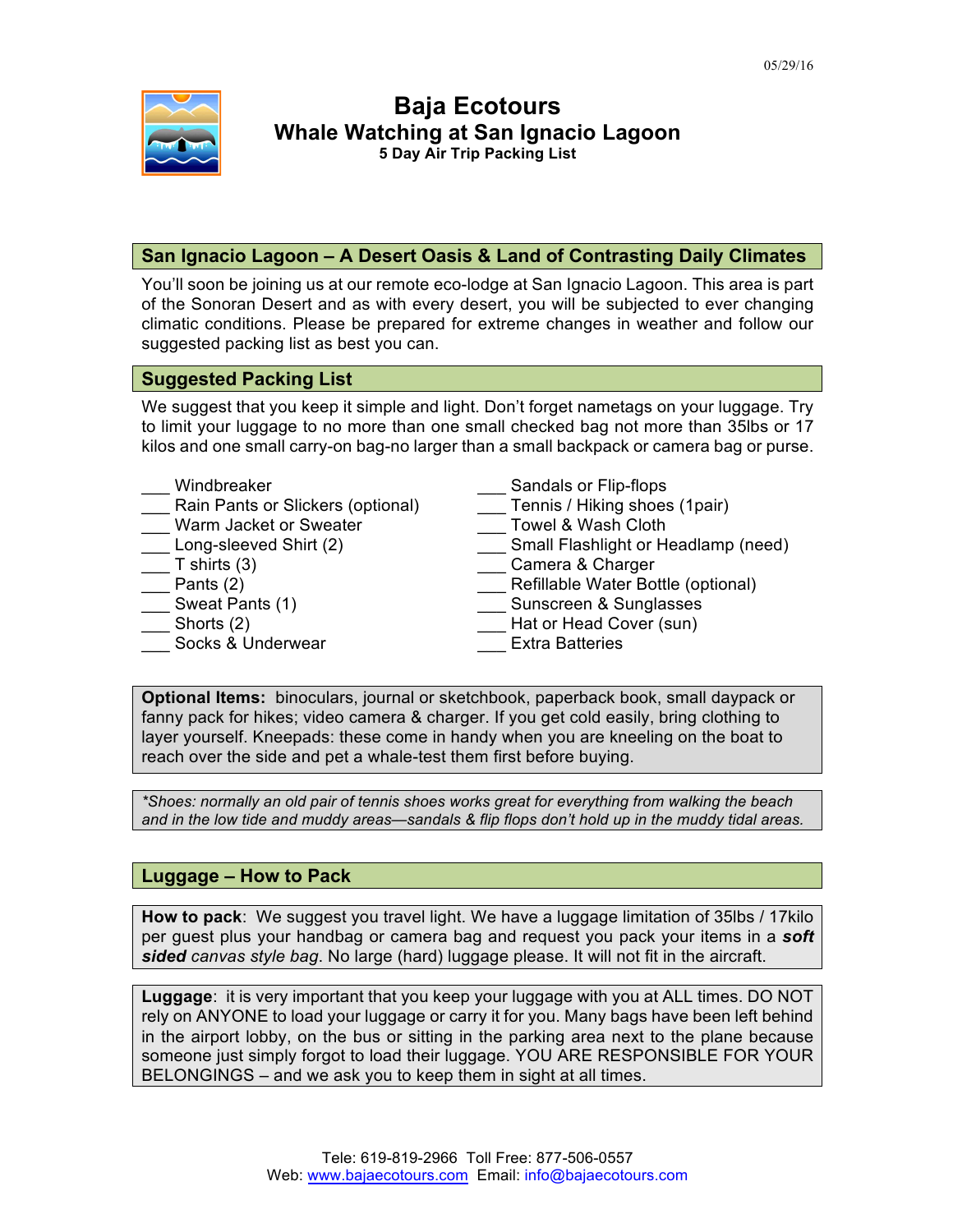# **Typical Weather & Temperatures**

| <b>Months</b> | <b>Daytime</b><br>Temps. | <b>Morning-Evening</b><br>Temps. | <b>Remarks</b>                                                     |
|---------------|--------------------------|----------------------------------|--------------------------------------------------------------------|
| Dec thru Feb  | 60-75 F / 15-<br>24C     | 40-60 F / 4.5-<br>15.5C          | Possible mild / strong winds and<br>rain can occur (but not usual) |
| Mar thru Apr  | 70-88 F / 21-<br>31C     | 50-60 F / 10-18C                 | Milder weather mid March<br>through April - hot during day         |

*Typically you will find the mornings brisk and cool and you'll want to wear pants and a sweater or jacket. By noon however, you will be back in shorts and a t-shirt. Then as the sun sets you will want to change back into your pants and sweater or jacket.*

## **Final Checklist**

#### **Don't Forget To Bring Along:**

- $\circ$  Tourist Card (print online before trip to expedite border crossing-do not pay)
	- § https://www.bajabound.com/before/permits/visa.php
- o Luggage with address tags
- o Camera and plenty of film or hard drive space
- o Passport (required)
- $\circ$  Pocket money for (pesos are not necessary but may be changed at bus station)
	- meals & snacks while traveling
	- § Gratuity (usually 8-12% of the trip fee) US bank checks accepted
	- Shopping, etc.

### **Proof of Citizenship:**

Mexico & The USA require you have a valid passport when transiting across the border or while boarding an airplane. You MUST have a valid passport. Apply well in advance (usually 4-5 weeks to get your passport).

**Minors**: Minors traveling with one parent or a guardian MUST have a notarized letter of consent from the other/both parents to take the minor out of the country. It is your responsibility to have all necessary documents for your trip.

### **Photography**

**Cameras:** The most versatile cameras are digital still and video cameras. Be sure to bring plenty of spare batteries if your battery is not rechargable. If you have a rechargable battery in your camera, then you can charge it at our solar charging station or your cabin during daylight hours. If you have just purchased a new camera, you should try shooting a few practice shots to find the settings that best work for you or run in full auto mode.

**Cameras on boats:** Wind, waves and whales splashing near the boat can cause a salty mist that will cover your camera and lens in a salty solution. It is a good idea to bring a few ziplock bags to keep your camera in a waterproof enclosure. It is also very helpful to keep your camera inside of a ziplock bag while shooting under any wet conditions or while whales are beside the boat. Cutting a small hole at the front of the ziplock for your lens to stick out of and keeping the camera body covered is an inexpensive and safe solution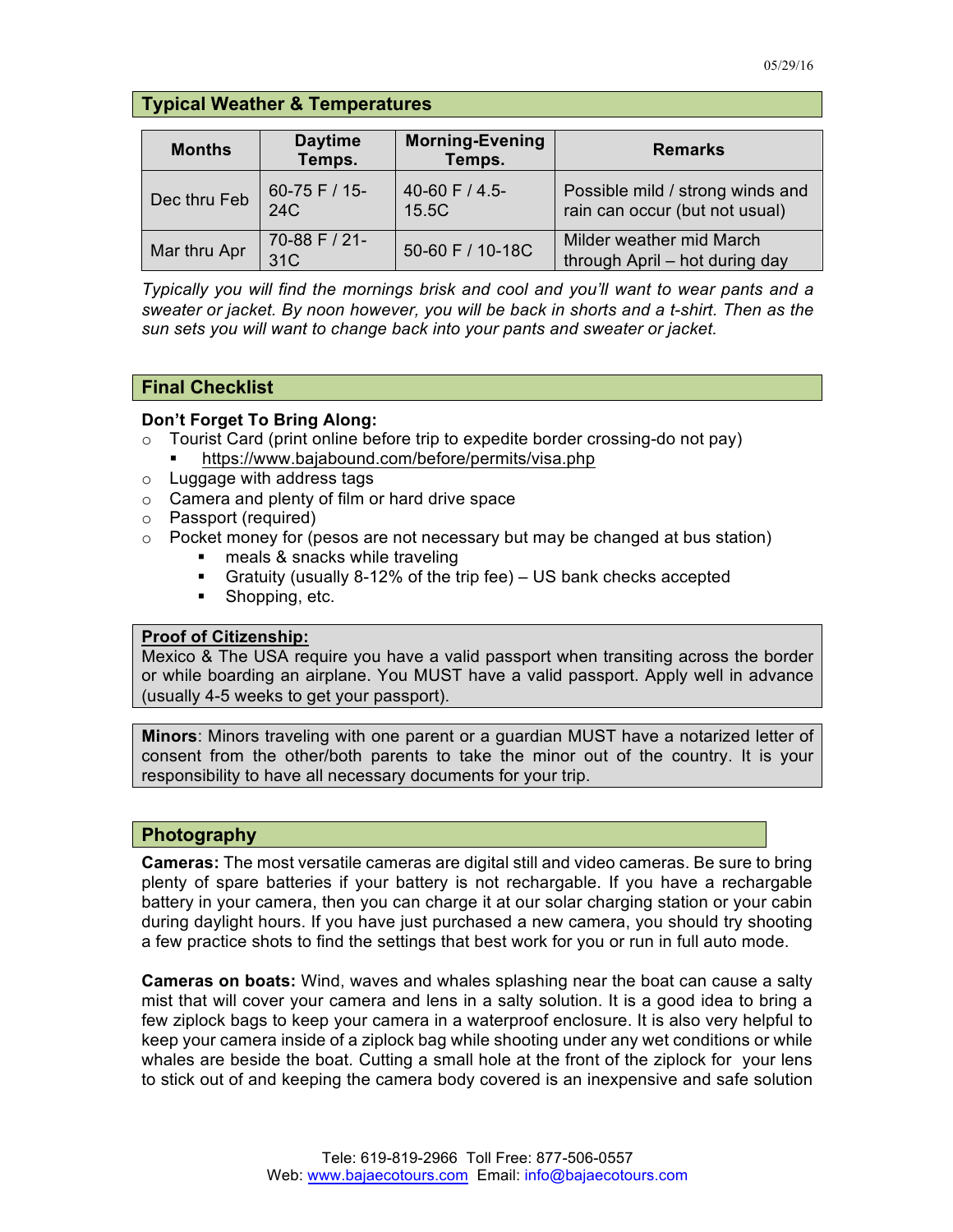to keeping your camera and wonderful memories safe from exposure. You should also bring a small towel or shirt to dry off your camera in case it does get sprayed by water.

**Lenses:** You can make use of practically any lens available but the most useful are wide angle lenses for close photos when a thirty five foot whale is next to the boat. A preferred zoom lens is something from 16mm or 18mm at the wide end and up to 85 to 200mm at the long end. There really is no need for long telephoto lenses unless you plan to shoot from a tripod on land. In addition, a Polarizing filter for your lenses can help to cut down the glare on the surface of the water.

**Film cameras:** Film is expensive in Mexico and not usually available at our camp. You'll find that it is easy to go through 3-4 rolls of film in a day. We recommend that you bring plenty of film, usually color slide or print film with an ASA of 64 to 200. If you are bringing a telephoto lens you should also pack faster film ASA 200-400.

**Video Equipment:** Once again, bring plenty of digital storage or film/tape. You'll also want to bring extra batteries and a variety of polarizing filters (to help cut the glare).

#### **Helpful Websites**

#### **Obtaining Tourist Card Online:**

**https://www.bajabound.com/before/permits/visa.php**

**Discover Baja Travel Club** is an excellent information source. They offer Mexican auto insurance, tourist card processing and other services. Telephone: (619)275-4225 web: www.discoverbaja.com

**Journey North:** Tracking the Gray Whale Migration. Web: http://www.learner.org/jnorth/gwhale/

### **Recommended Reading**

**"Eye of the Whale"** by Dick Russell: chronicles the journey of the Pacific Gray Whale from the

Bering Sea to the warm water lagoons of Baja.

**"The Biology and Human History of Gray Whales"** by Dr. James Sumich. www.thegraywhalebook.com/

**"Gray Whales"** by Gordon & Baldridge

**"Gray Whales Wandering Giants"** by Busch

**"The Magnificent Peninsula: The Comprehensive Guidebook to Mexico's Baja California"** by Jack and Patty Williams

**AAA "Baja California Travel Guide"**